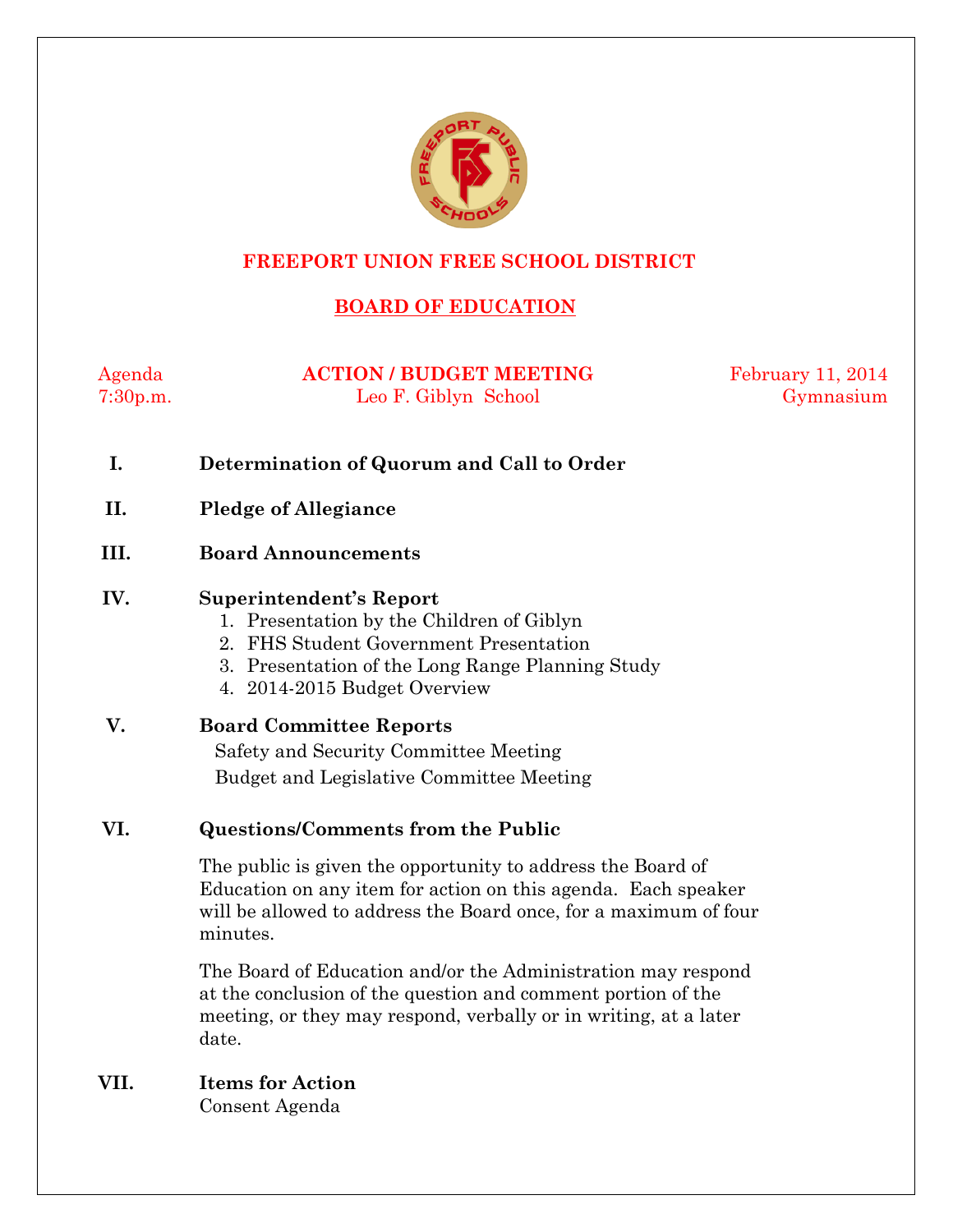## **Consent Agenda Items:**

**BE IT RESOLVED that the Board of Education of the Freeport Union Free School District hereby approves the following items; A; B 1.** 

#### **Consent Approve**

 *Acceptance of the Minutes*  $\mathbf{A}$ 

 **AA. Consent - Approve** 

|       | A.             | Acceptance of the Minutes of the Board of Education                                                                                                                                                   |                                      |  |
|-------|----------------|-------------------------------------------------------------------------------------------------------------------------------------------------------------------------------------------------------|--------------------------------------|--|
|       | В.             | <b>Education</b><br>1. Acceptance of the Minutes from the Committees on<br>Special Education and Preschool Education                                                                                  | TAB <sub>2</sub>                     |  |
| VIII. |                | <b>Other Items for Action</b>                                                                                                                                                                         |                                      |  |
|       | A.             | Personnel<br>1. Granting of Tenure<br>2. Administrative Appointment                                                                                                                                   | TAB <sub>3</sub><br>TAB <sub>4</sub> |  |
|       | <b>B.</b>      | Finance<br>1. Setting of Guidelines and Fee Structure for Turf Field<br>Usage<br>2. Acceptance of a Scholarship                                                                                       | TAB <sub>5</sub><br>TAB <sub>6</sub> |  |
|       | $\mathbf{C}$ . | <b>Other Reports to the Board</b><br>1. Treasurer's Report                                                                                                                                            | TAB <sub>7</sub>                     |  |
| IX.   |                | <b>Questions/Comments from the Public on Other Topics</b>                                                                                                                                             |                                      |  |
|       |                | At this time, the public is given the opportunity to address the<br>Board of Education on any topic. Each speaker will be allowed to<br>address the Board once, for a maximum of <b>four</b> minutes. |                                      |  |
|       |                | $\mathbf{m}$ . Denote for exacting explaints of the function of the contract $\mathbf{r}$                                                                                                             |                                      |  |

The Board of Education and/or the Administration may respond at the conclusion of the question and comment portion of the meeting, or they may respond, in writing, at a later date.

#### **X. Board Comments**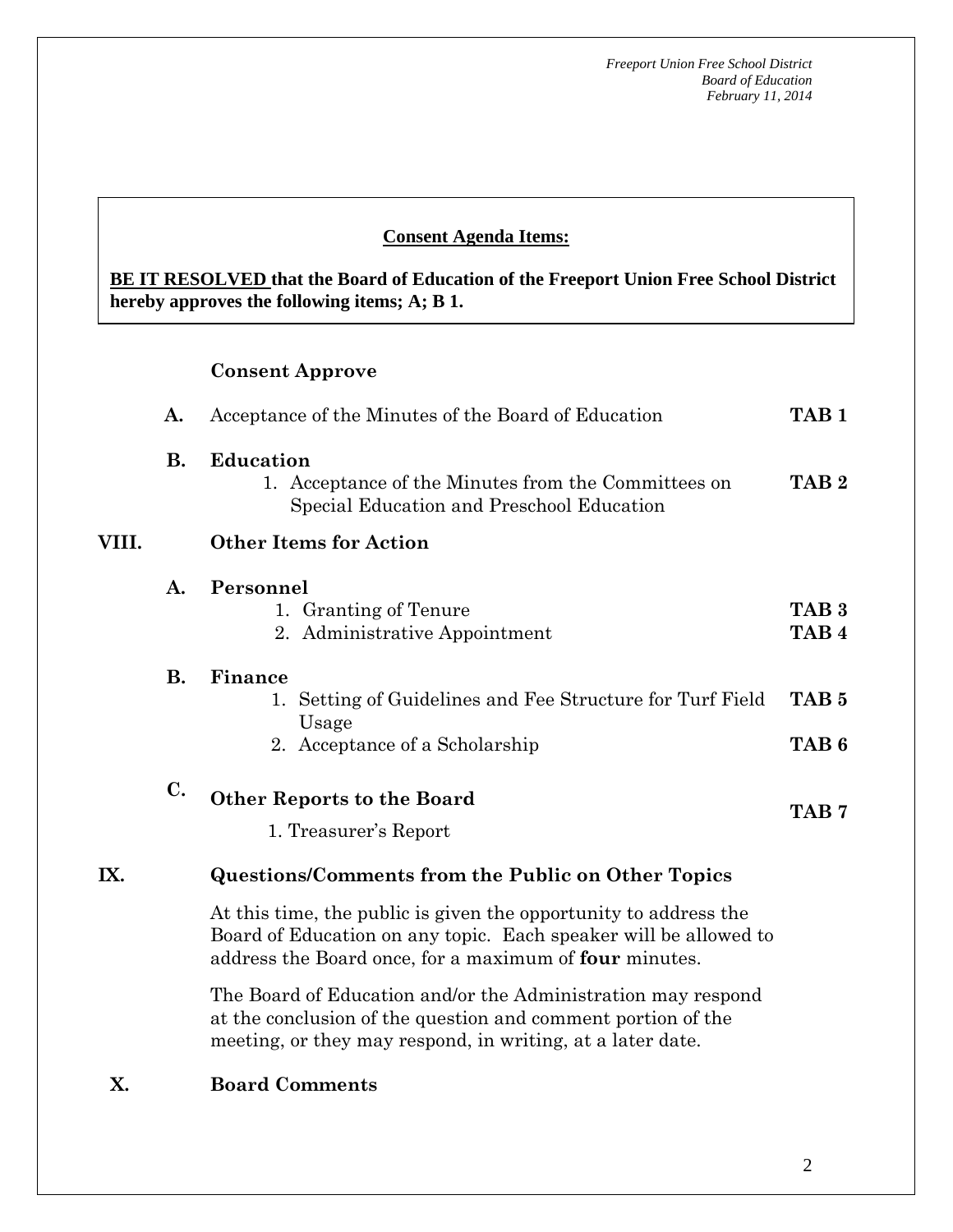## **XI. Superintendent Comments**

#### **XII. Adjournment**

#### **Next Meeting**

**XIII.** 

The next proposed meeting of the Board of Education will be held on March 5, 2014 at Caroline G. Atkinson School. All meetings begin at 7:30 p.m. unless otherwise noted.

Register to vote: Monday through Friday between 8:30 a.m. and 3:30 p.m. at the Administration Building, 235 N. Ocean Avenue.

**Visit our website at www.freeportschools.org**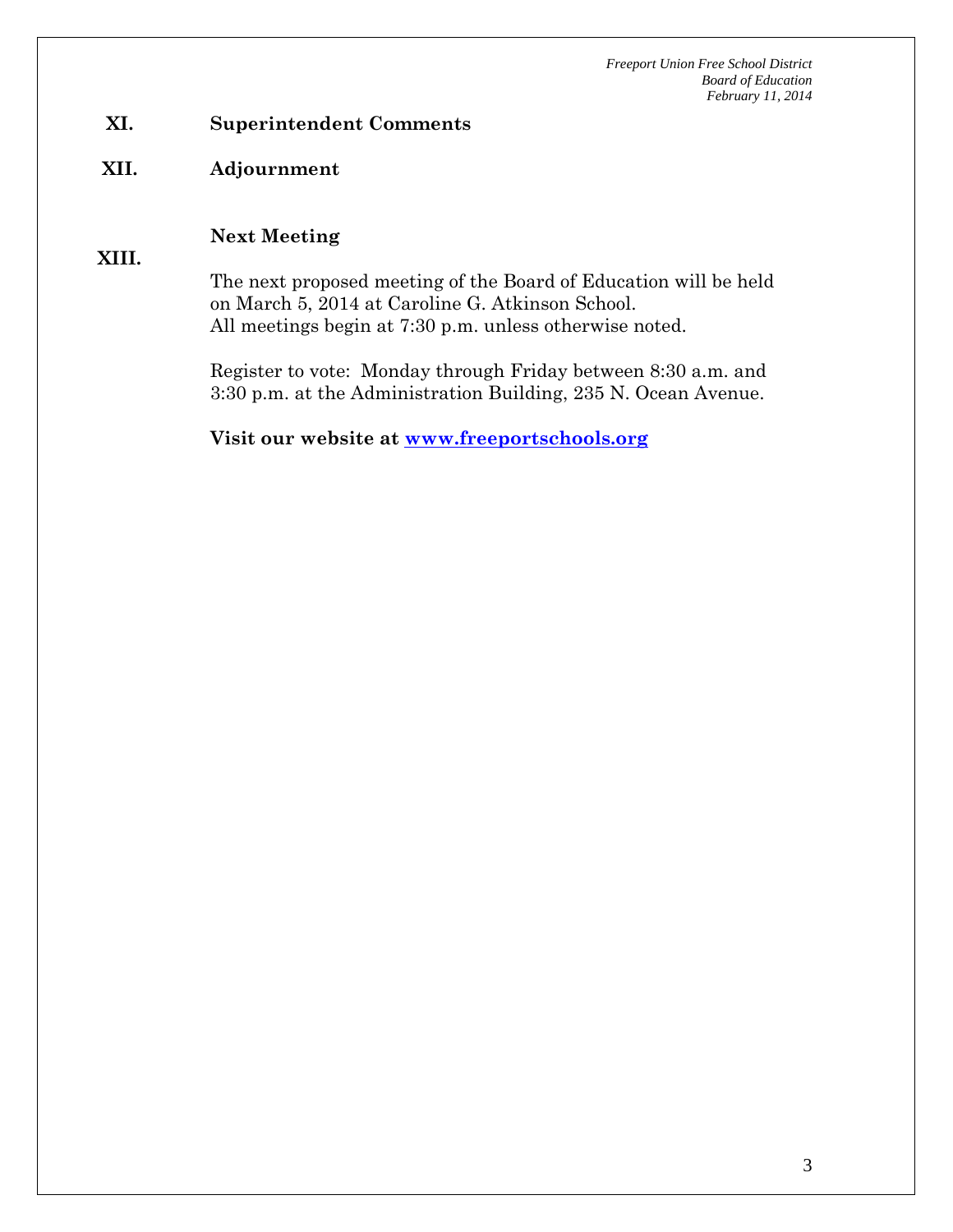## **Consent Agenda Items:**

**BE IT RESOLVED,** that the Board of Education of the Freeport Union Free School District hereby approves the following items; A; B 1.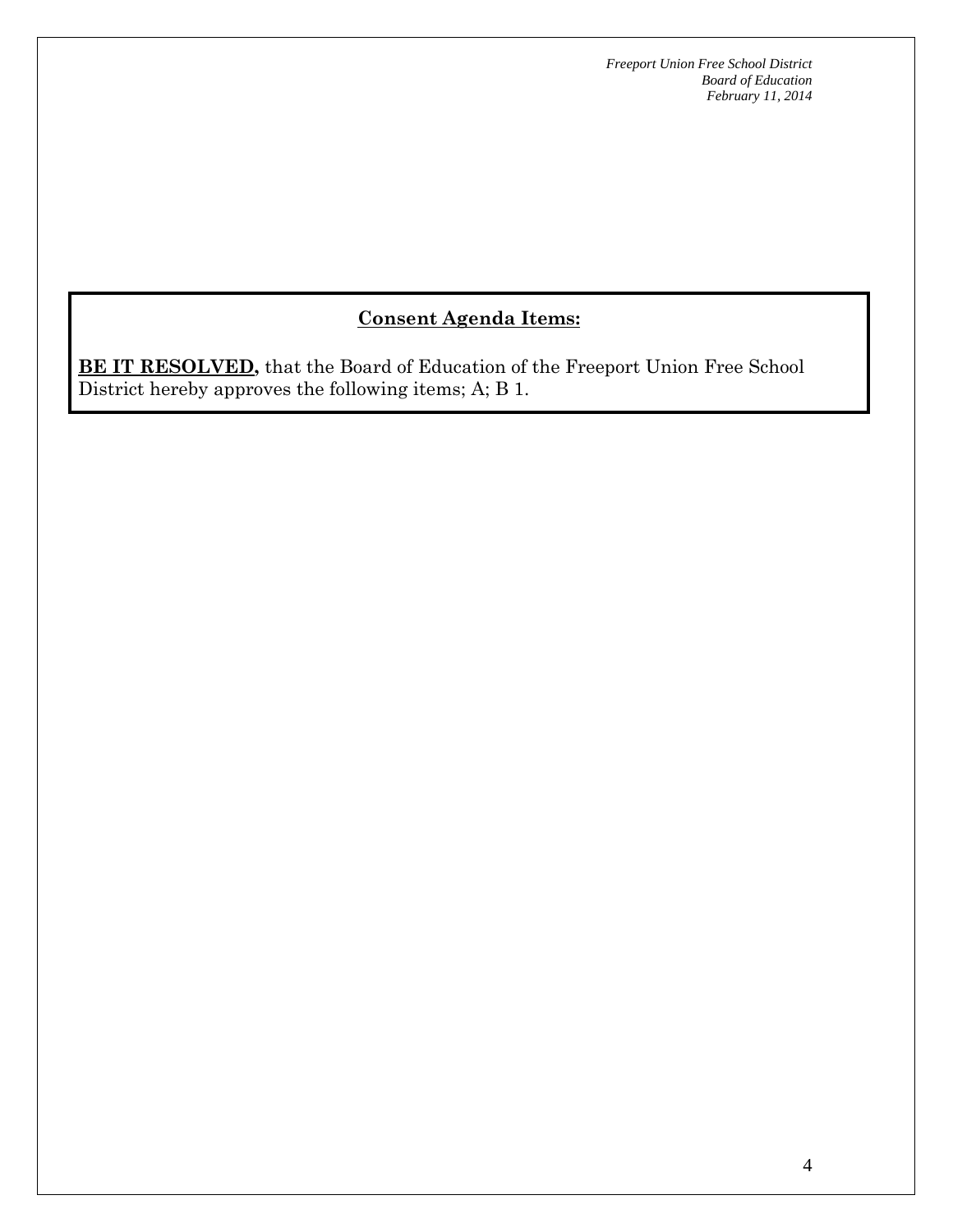## **Acceptance of the Minutes**

**BE IT RESOLVED** that the Board of Education of the Freeport Union Free School District hereby accepts the minutes of the following meetings as written:

February 4, 2014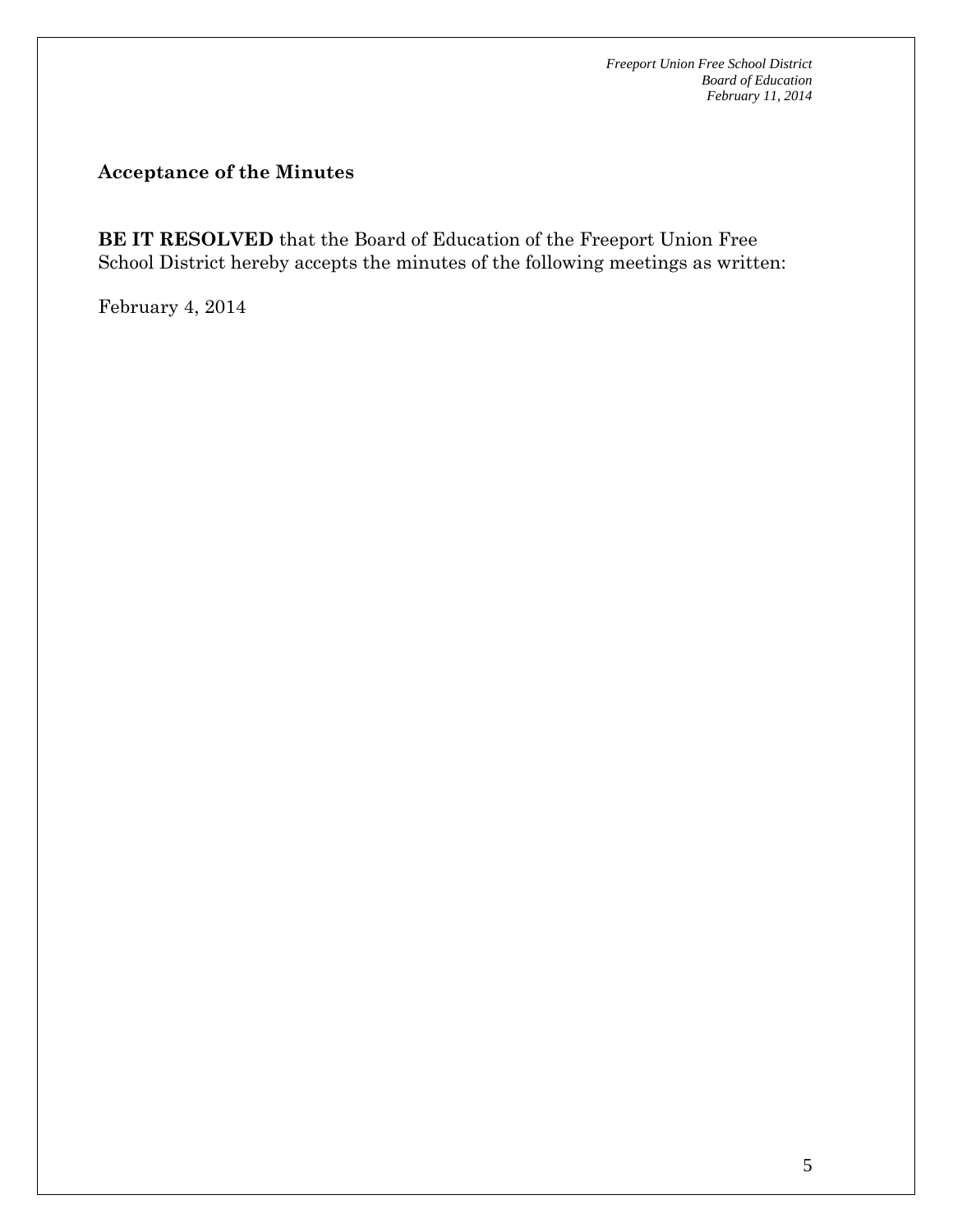## **Education**

## **CSE/CPSE Minutes**

**BE IT RESOLVED,** that the Board of Education of the Freeport Union Free School District hereby accepts the minutes of the meetings of the Committees on Special Education and Preschool Special Education for the following dates:

December 16, 19, 2013;

January 8, 14, 16, 23, 24, 30, 2014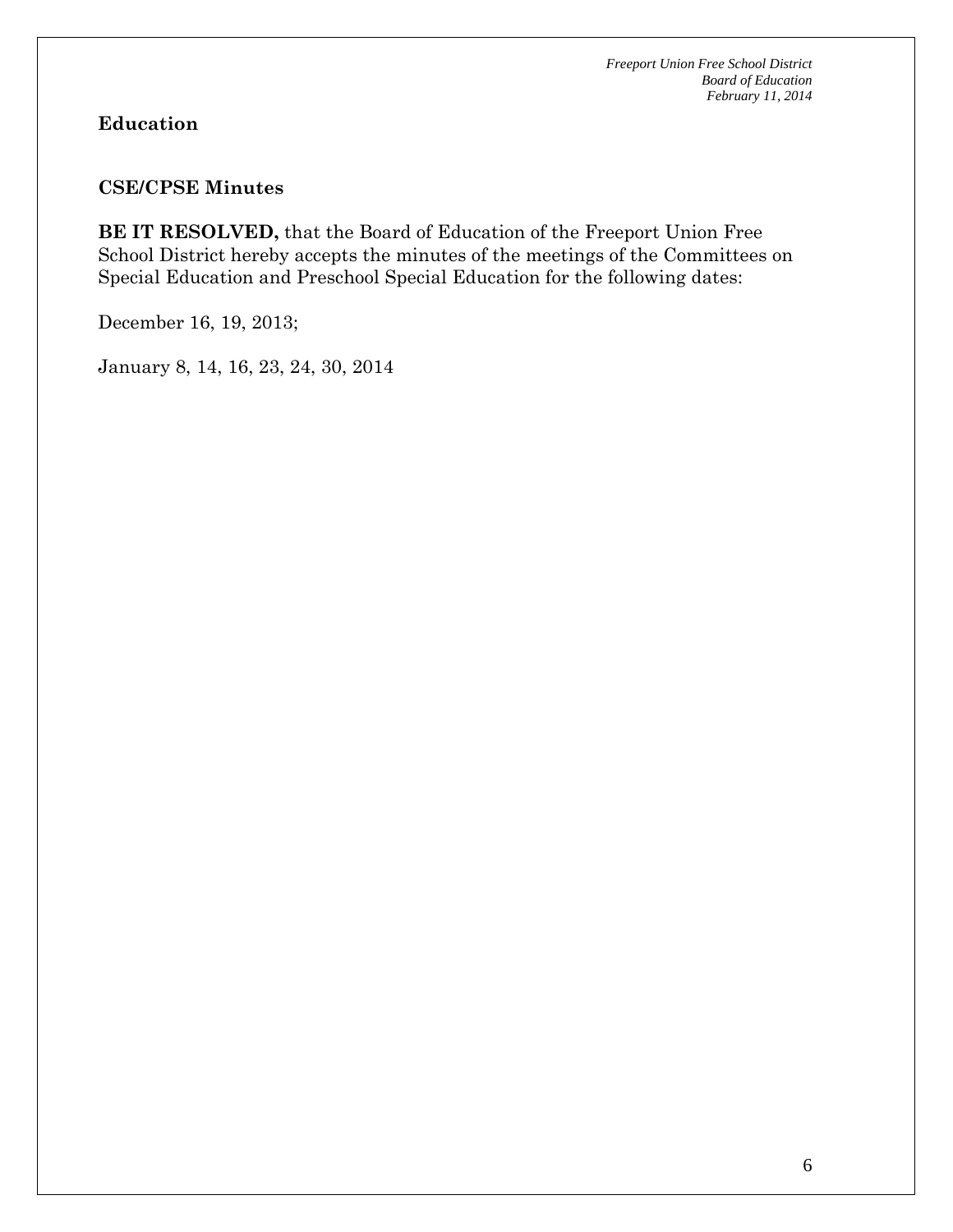## **Personnel**

## **Granting of Tenure**

**BE IT RESOLVED,** that the Board of Education of the Freeport Union Free School District hereby grants tenure status to the following individual(s):

| Teacher(s)                 |                |                              |                    |  |  |  |  |  |
|----------------------------|----------------|------------------------------|--------------------|--|--|--|--|--|
| <b>NAME</b>                | <b>SCHOOL</b>  | <b>TENURE</b><br><b>AREA</b> | <b>TENURE DATE</b> |  |  |  |  |  |
| <b>Brooke</b><br>McKenna   | Archer/Bayview | Physical<br>Education        | March 13, 2014     |  |  |  |  |  |
| <b>Teaching Assistants</b> |                |                              |                    |  |  |  |  |  |
| <b>NAME</b>                | <b>SCHOOL</b>  | <b>TENURE</b><br>AREA        | <b>TENURE DATE</b> |  |  |  |  |  |
| Taisha Jackson             | <b>FHS</b>     | Teaching<br>Assistant        | March 27, 2014     |  |  |  |  |  |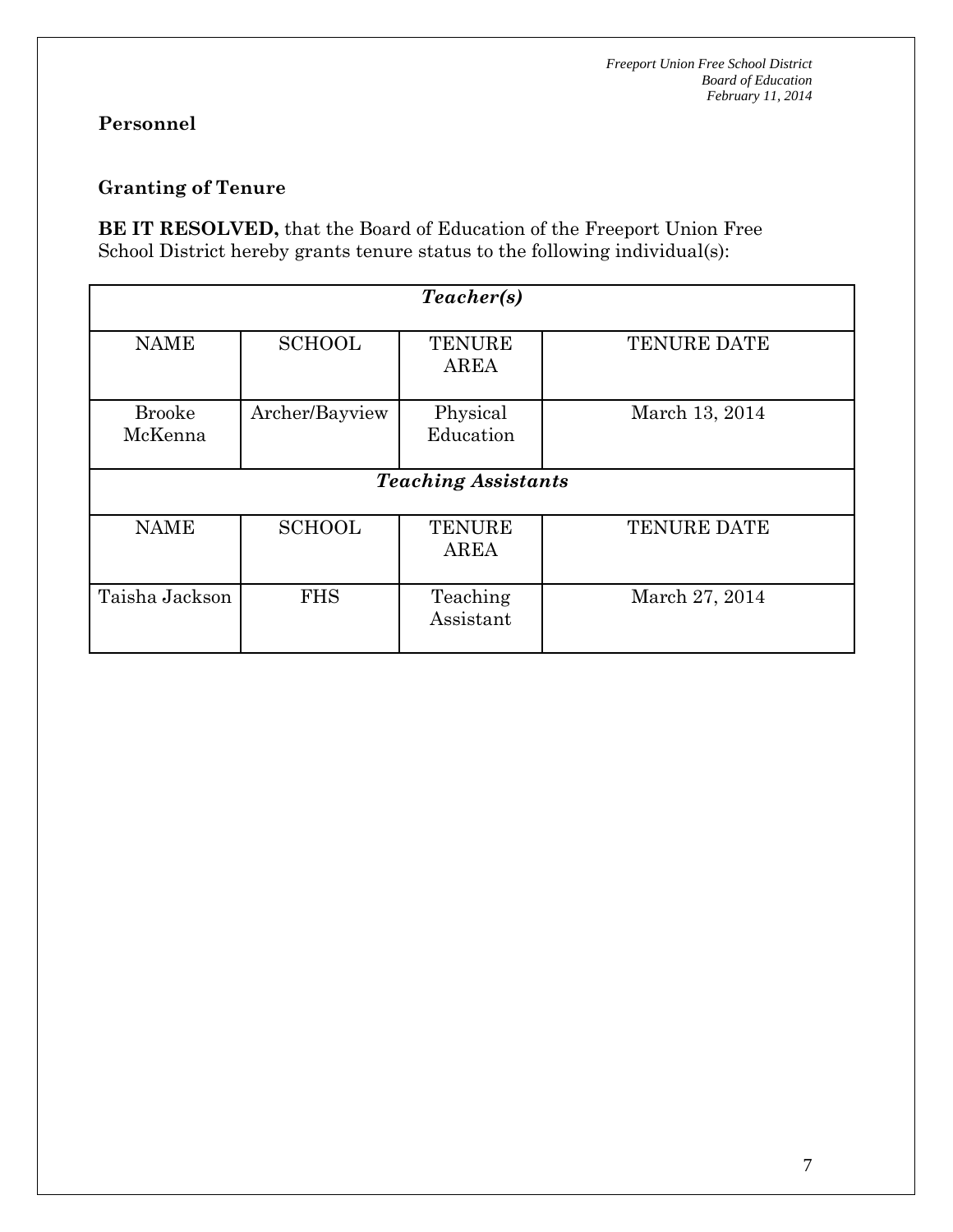## **Personnel**

## **Appointment of Administrative Staff**

**BE IT RESOLVED** that the Board of Education of the Freeport Union Free School District, upon the recommendation of the Superintendent, hereby appoints **Beth Rella** to the position of Assistant Business Administrator (replacing Rong Miao, resigned), as a probationary employee effective February 24, 2014 through February 23, 2017. The tenure area in which **Beth Rella** shall serve is "Assistant Business Administrator", a district wide tenure area. Compensation will be \$97,000.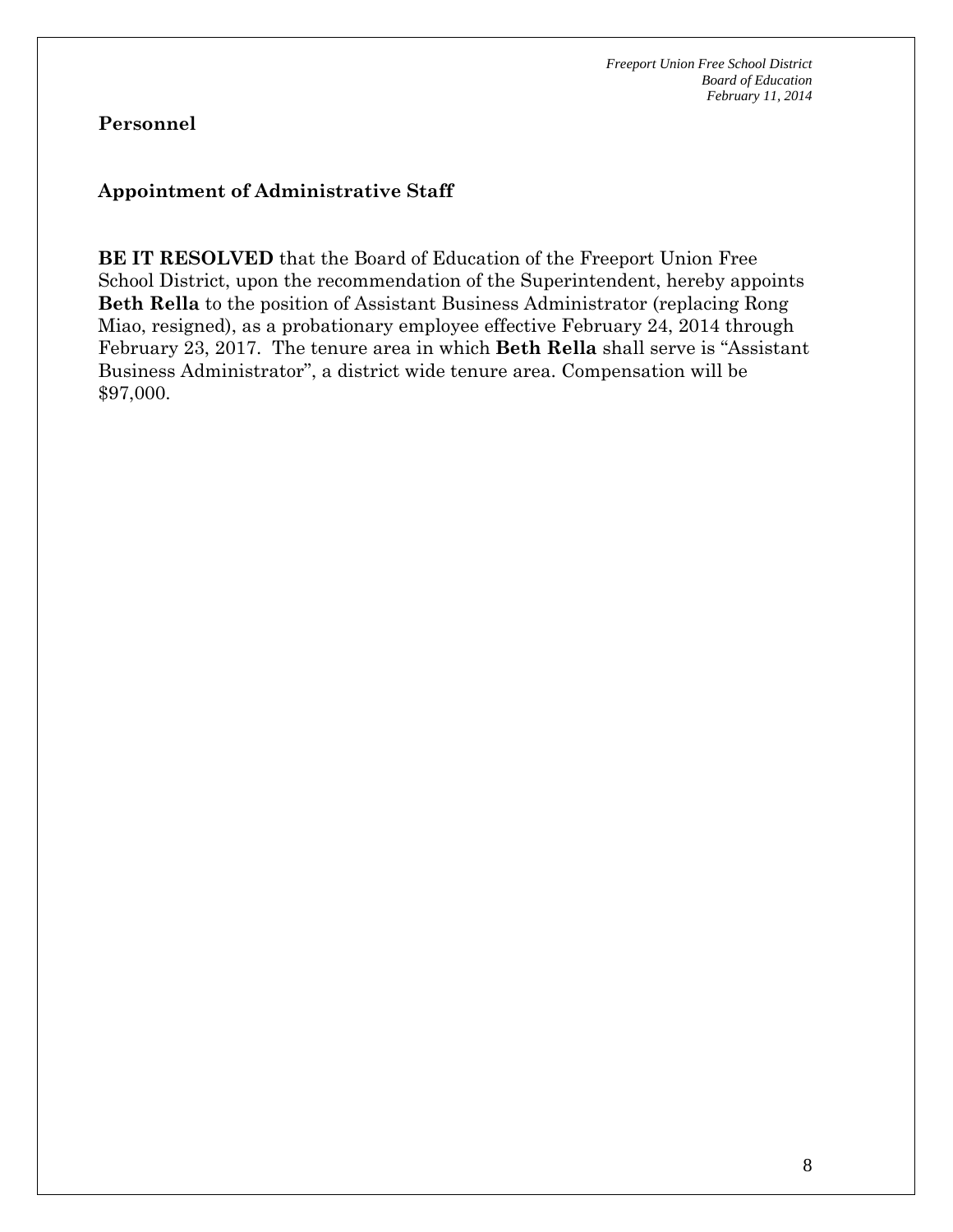### **Finance**

## **Setting of Guidelines and Fee Structure for Community Use of the Turf Field**

**BE IT RESOLVED**, that the Board of Education of the Freeport Union Free School District hereby approves the following guidelines and fee structures for the use of the Turf Field at Freeport High School:

- \$100 per hour (minimum of 3 hours) for community based not-for-profit organizations;
- \$200 per hour (minimum of 3 hours) for outside not-for-profit groups; outside "for profit" organizations will be handled on a case by case basis;
- No activities scheduled beyond 3 p.m. (from Fall season September 1- December 15);
- No activities scheduled beyond 4 p.m. (from Spring and Summer season April 1-August 31);
- No Winter use from December 16-March 31.

**BE IT FURTHER RESOLVED**, that these rates will apply for use of the turf field only. All other fees for building use, custodial, security, etc., would be additional and based on need.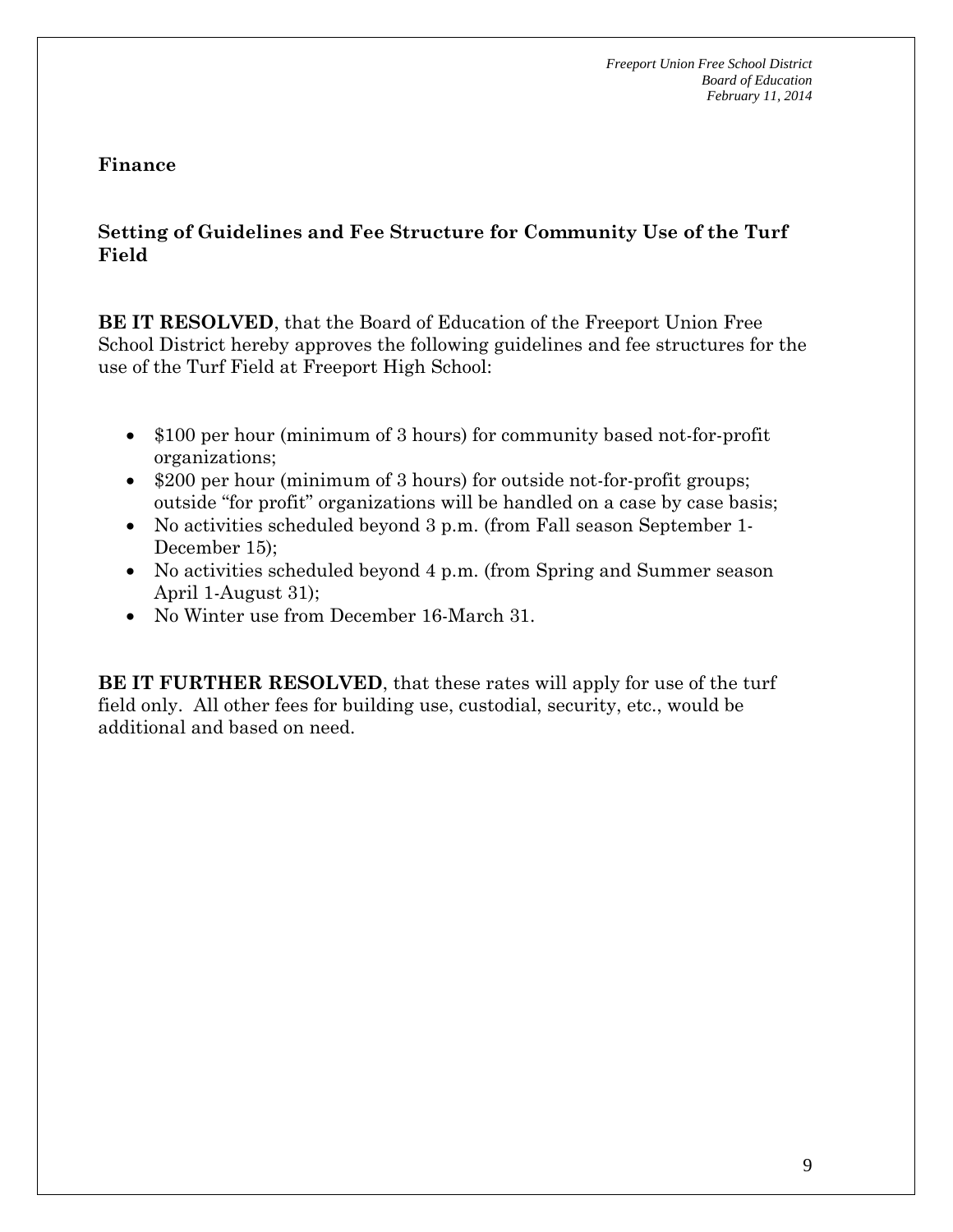### **Finance**

## **Acceptance of Scholarship**

**BE IT RESOLVED**, that the Board of Education of the Freeport Union Free School District hereby accepts with great gratitude, a scholarship to be known as the "Unsung Hero Award". This scholarship will be in the amount of \$250 and will be awarded to a graduating senior.

The recipient of this scholarship will have experienced struggles personal and/or academic throughout their schooling, have shown improvement in academics in spite of their struggles and exhibited a growth in character to succeed against the odds.

This scholarship is made possible by Sonia Dixon and family.